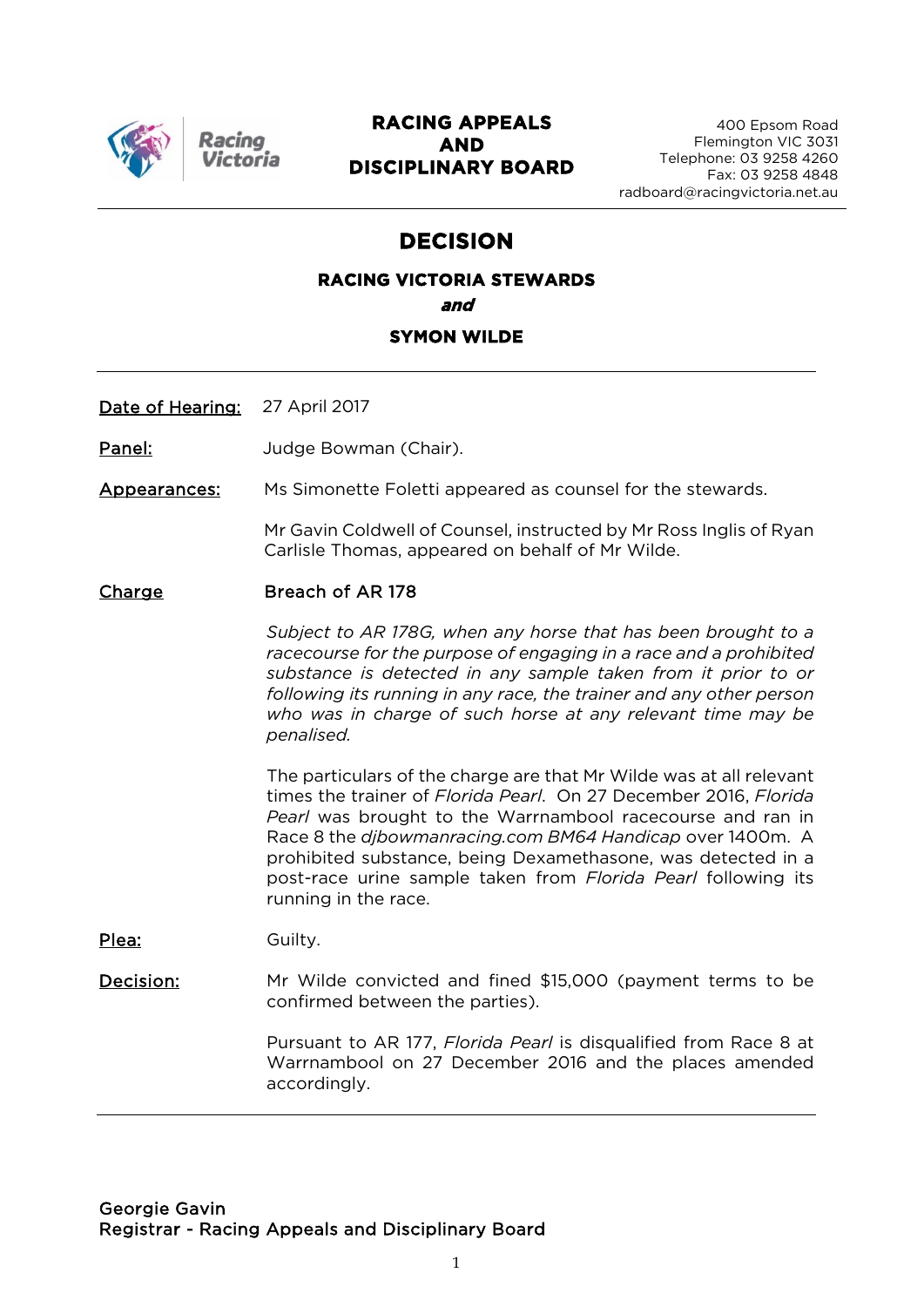# **TRANSCRIPT OF PROCEEDINGS**

## **RACING APPEALS AND DISCIPLINARY BOARD**

\_\_\_\_\_\_\_\_\_\_\_\_\_\_\_\_\_\_\_\_\_\_\_\_\_\_\_\_\_\_\_\_\_\_\_\_\_\_\_\_\_\_\_\_\_\_\_\_\_\_\_\_\_\_\_\_\_\_\_\_\_\_\_

#### **HIS HONOUR JUDGE J. BOWMAN, Chairman**

## **EXTRACT OF PROCEEDINGS**

**DECISION**

**RACING VICTORIA STEWARDS**

**and** 

**SYMON WILDE**

## **RACING VICTORIA CENTRE, FLEMINGTON**

#### **THURSDAY, 27 APRIL 2017**

MS S. FOLETTI appeared on behalf of the RVL Stewards

MR G. COLDWELL (instructed by Ryan Carlisle Thomas) appeared on behalf of Mr S. Wilde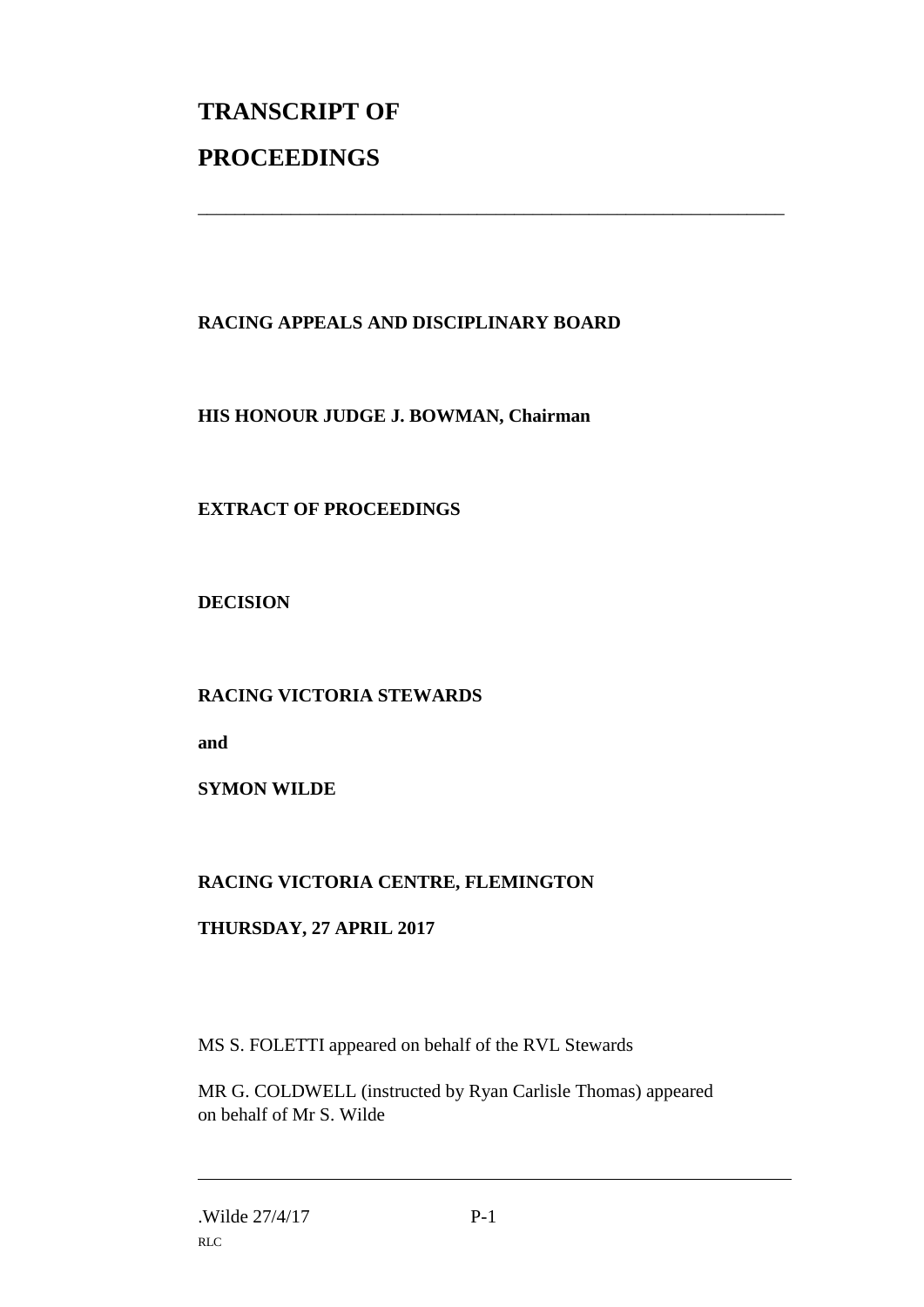CHAIRMAN: Mr Symon Wilde, you have pleaded guilty to a breach of Australian Rule 178, in that on 27 December 2016, you brought the horse Florida Pearl to Warrnambool racecourse for the purpose of engaging in a race where a prohibited substance, dexamethasone or "dex", was detected in the sample taken from it post-race. Florida Pearl in fact won the race, the Benchmark 64 Handicap over 1400 metres.

I accept that the administration of Dexafort, a more powerful form of dex than the more frequently used Dexapent was administered to Florida Pearl at 12 noon on 12 December 2016, that is, 15 days before the race. Whilst the administration was physically performed by Melissa Julius, a staff member, it was so administered essentially at your request and under your supervision. In any event, this is a situation of strict liability and you are responsible for the actions of staff.

Participants in the racing industry and, in particular, trainers were alerted of the potential difficulties involving Dexafort following the much-publicised problems associated with Amralah in the spring of 2015, culminating in a lot of publicity surrounding the scratching from the Melbourne Cup of that year and the subsequent legal action. Further, in May 2015, the Australian Racing Board brought in, published and circulated a notice concerning dex, suggesting that its use in racehorses should be avoided due to its long and unpredictable excretion period. Despite this, you did not consult with any vet, including Dr Wraight who normally treats your horses, or engage in any elective testing. Without seeking expert advice or testing, you seem to have persisted, using a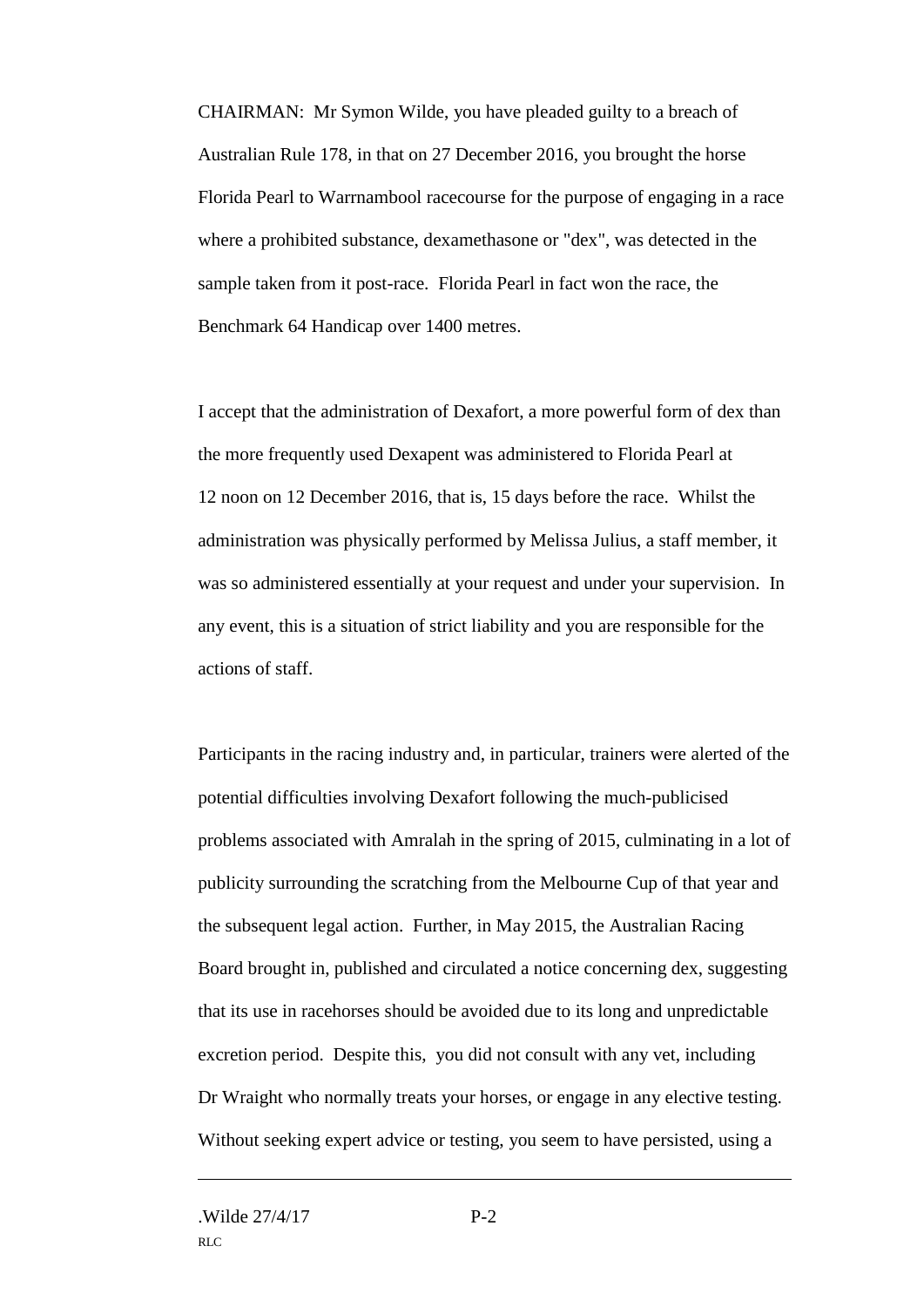withhold period of 14 days.

I was referred by Mr Coldwell on your behalf to my decision in the case of Mark Riley, a decision handed down on 27 April 2016. Mr Riley was fined \$3500. There are a number of distinctions between Mr Riley's case and yours. Whilst his also involved the administration of Dexafort which was done by his foreman and effectively in his absence, of course given the strict liability that applies, this was no excuse but was a mitigating factor. Next, Mr Riley had sought the advice of two vets as to the withholding period and believed that that period was in the order of seven days. Finally, he had one prior offence in relation to this rule, whereas you have three, so the cases are quite different.

In relation to your record, in relation to breaches of this rule, it is poor. In summary, in 2010 you were fined \$1000 by the Board. In 2013, you were fined \$12,000, and your stable practices criticised as being, in essence, slapdash. Both of those offences involved bute. On 14 October 2015 you were before me in relation to ibuprofen administration. Because of extenuating circumstances, you were fined \$8000, although you were warned that you should have been on high alert.

You are not to be penalised for past offences as such, but they are relevant. As was said by the High Court of Australia in Veen v R (1988) 164 CLR 465, a fresh penalty for past offences should not be imposed. However, a previous history can show that the person charged -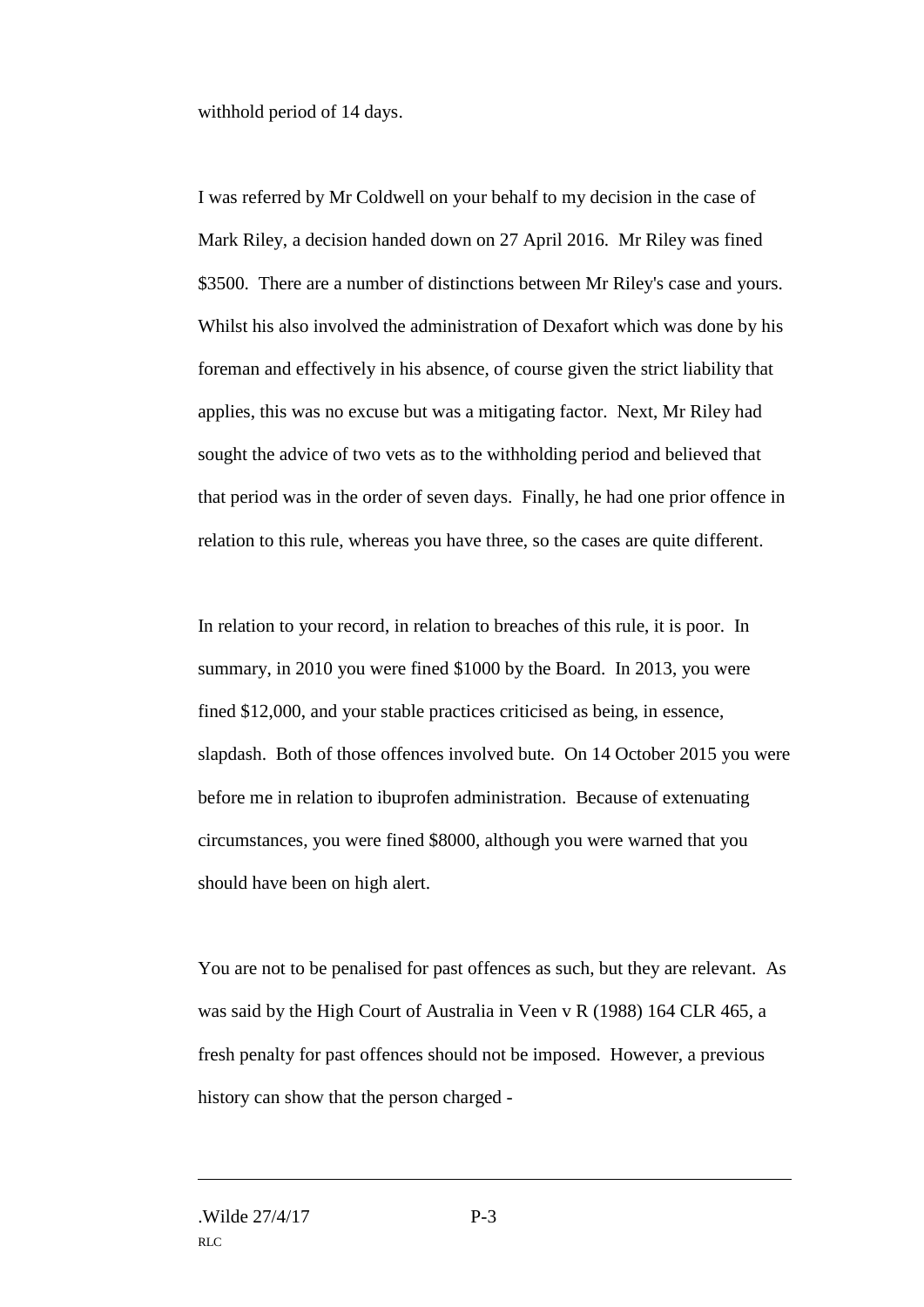*has manifested in his commission of the instant offence a continuing attitude of disobedience of the law. In the latter case, deterrence and protection of society -*

and I might interpose, in the present case, of the racing industry and confidence in it -

*may all indicate that a more severe penalty is warranted.* 

Specific deterrence is particularly relevant in your case. You do not seem to have learnt or learnt fully from your past experiences. The protection of the good name of the racing industry has also to be borne in mind. There is also the requirement to consider general deterrence, a message to be sent to trainers and to the racing industry.

There are some mitigating factors to be taken into account. There is your plea of guilty and there is your full cooperation throughout with the Stewards. Then there are the quite powerful character references that have been put forward on your behalf and I take them into account. There is the issue of the amendment of the placings. Florida Pearl was disqualified as the winner of the race and the placings were amended accordingly. This means loss of prizemoney to the owners, including yourself, and loss of the thrill of winning the race and, depending upon what arrangements you had in relation to the horse, there may be the question of the trainer's winning percentage. Perhaps more importantly, it doubtless represents a great disappointment for your fellow owners.